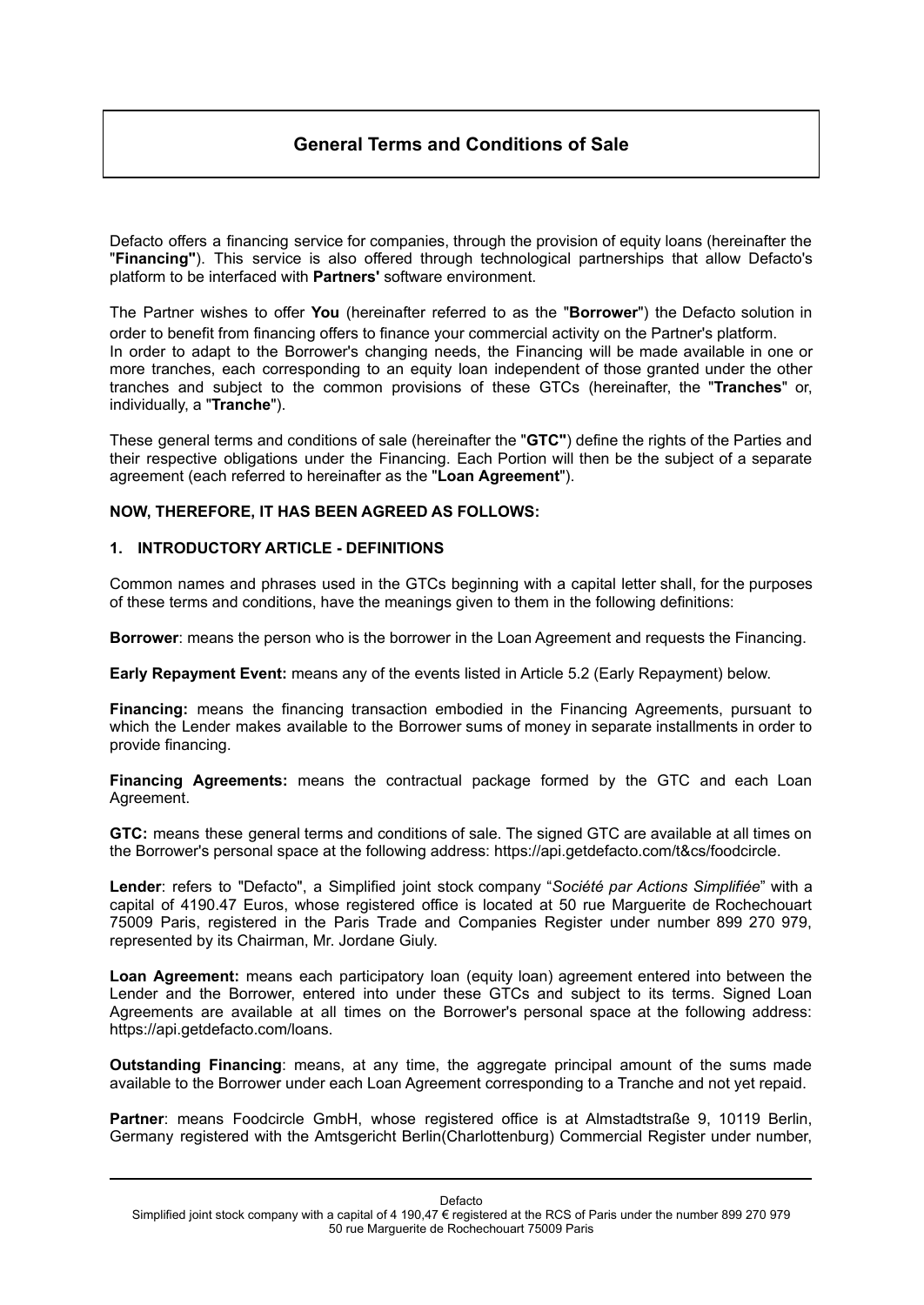HRB 203611, Represented by its Managing Director Dario Maritano,

**Party**: means individually or collectively, the Lender, the Borrower and/or the Partner.

**Tranche:** means each tranche of financing made available to the Borrower under a Loan Agreement in the form of an equity loan independent of those made under other Loan Agreements.

## **Article 1 TYPE OF FUNDING**

The Financing is made up of all the Loan Agreements, each corresponding to a Tranche. Each Loan Agreement is an equity loan subject to the provisions of Articles L. 313-13 et seq. of the French Monetary and Financial Code.

The Financing Agreements do not constitute consumer credit within the meaning of Articles L. 312-1 et seq. of the Consumer Code.

Each Loan Agreement is also governed by the general provisions of Articles 1905 to 1914 of the Civil Code and Articles L. 313-1 et seq. of the Monetary and Financial Code.

The Borrower acknowledges that because the Tranche is an equity loan, he will ensure that the Tranche is recorded in its balance sheet in accordance with the legal and regulatory provisions applicable to equity loans.

### **Article 2 TRANCHE**

The funds made available to the Borrower under the Financing are made available in accordance with the terms of each Loan Agreement.

Subject to its terms, each Loan Agreement shall be subject to the terms of the GTC. To the extent consistent with the terms of each Loan Agreement, the provisions of these GTCs shall apply to each such Loan Agreement and shall be deemed to be part, *mutatis mutandis, of* each Loan Agreement.

# **Article 3 SUBORDINATION OF LOAN AGREEMENT**

Each Loan Agreement is an equity loan subject to Articles L. 313-13 to L. 313-17 of the French Monetary and Financial Code. In the event of the Borrower's voluntary liquidation, judicial liquidation, safeguarding or judicial recovery by assignment, and in accordance with Article L. 313-15 of the French Monetary and Financial Code, the outstanding amount of each Loan Agreement and, consequently, the Outstanding Financing, as well as the amount of interest or remuneration not yet paid, will be repaid only after all other preferential or unsecured creditors have been paid in full.

For allocations to be made, the Lender will be placed on the same rank as all other equity loan holders.

In the event of safeguard or judicial recovery by continuation of the Borrower, and in accordance with Article L. 313-16 of the French Monetary and Financial Code, the repayment of the Outstanding Financing and the payment of the remunerations provided for will be suspended for the duration of the execution of the safeguard or judicial recovery plan.

#### **Article 4 REPRESENTATIONS AND WARRANTIES OF THE BORROWER**

#### **4.1. Borrower's Representations and Warranties**

The Borrower represents and warrants to the Lender that, upon acceptance of the GTCs, until all amounts owed by the Borrower under the Loan Agreements have been paid in full and repaid, and upon each Loan Agreement :

a) that it is a company regularly constituted and validly existing under French law;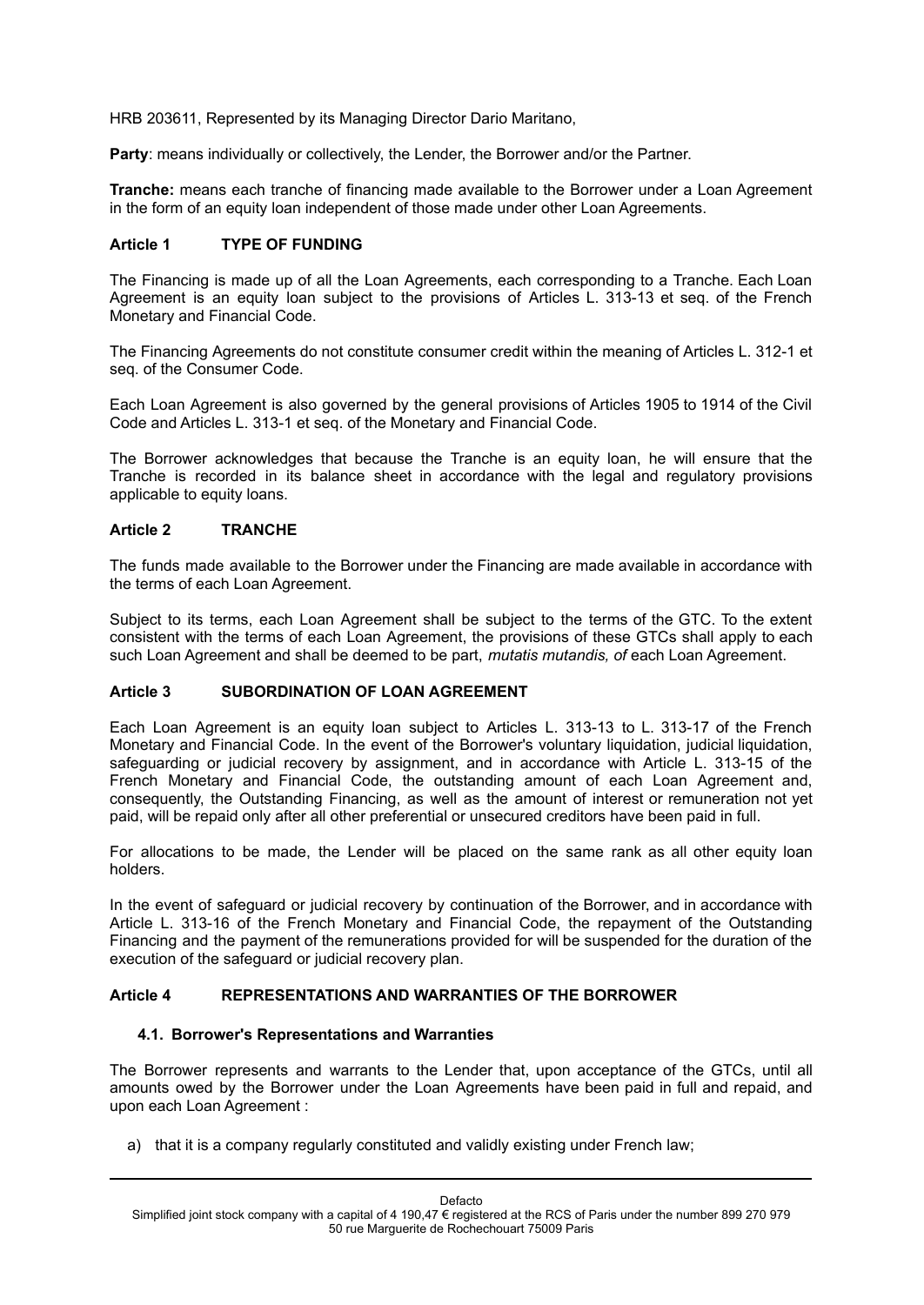- b) that it has the capacity and authority to enter into the Financing Agreements and to perform its resulting obligations;
- c) that the execution of the Financing Agreements and the performance of its obligations thereunder have been duly authorized by its competent bodies and that all formalities or registrations necessary for the execution of the Financing Agreements have been completed;
- d) that the signatories of the Financing Agreements are duly authorized to sign such agreements in the name and on behalf of the Borrower and to bind the Borrower validly to the obligations resulting therefrom;
- e) that the Financing Agreements create legal obligations binding on it and enforceable against it in accordance with their terms;
- f) the execution of the Financing Agreements and the performance of its obligations thereunder do not contravene any law or regulation applicable to it, any provision of its bylaws or any contract or commitment to which it is a party or by which it is bound; and
- g) that it is not in a state of cessation of payments, nor is it the subject of an ad hoc mandate, a conciliation, an amicable settlement, a safeguard procedure or judicial liquidation procedure, nor is it the subject of a dissolution, liquidation or reorganization procedure.

All of the foregoing representations shall remain in full force and effect and shall be reiterated each time Borrower makes any payment to Lender pursuant to the Financing Agreements, and shall continue in full force and effect until all amounts owed by Borrower under the Financing Agreements have been fully paid and satisfied.

## **4.2. Commitments of the Borrower**

The Borrower agrees, as of the execution of the GTC, until all amounts owed by the Borrower under the Financing Agreements have been paid in full and repaid and upon each Loan Agreement, to:

- a) pay or reimburse amounts due under the Financing Agreements on the dates on which they are due;
- b) to perform all other obligations and commitments arising for it from the Financing Agreements;
- c) provide the Lender as soon as possible with its certified and approved annual financial statements, any other interim accounting documents that it prepares, all information that it communicates to credit institutions in connection with the loans that it has taken out or will take out, and more generally all documents or information concerning its financial situation and business that the Lender may reasonably request;
- d) inform the Lender, without delay:
	- i. the occurrence of any event constituting or likely to constitute an Early Repayment Event;
	- ii. the occurrence of any event that would prevent the Borrower from reiterating at any time during the term of the Financing Agreements, the representations and warranties set forth in Article 4.1 (Borrower's representations and warranties) above.

## **Article 5 DURATION AND EARLY REPAYMENT**

## **5.1. Duration of the GTC**

The GTC come into force on the date of its signature by both parties.

They shall remain in force and continue to have effect until the total amount of the Outstanding Financing has been repaid in full by the Borrower.

The GTC shall terminate when the Borrower has not entered into a Loan Agreement for a period equal to or greater than twelve (12) months, provided that the Borrower has fully repaid the Lender, including payment by the Borrower of all interest, fees and expenses due to the Lender under the Financing

Defacto Simplified joint stock company with a capital of 4 190.47  $\epsilon$  registered at the RCS of Paris under the number 899 270 979 50 rue Marguerite de Rochechouart 75009 Paris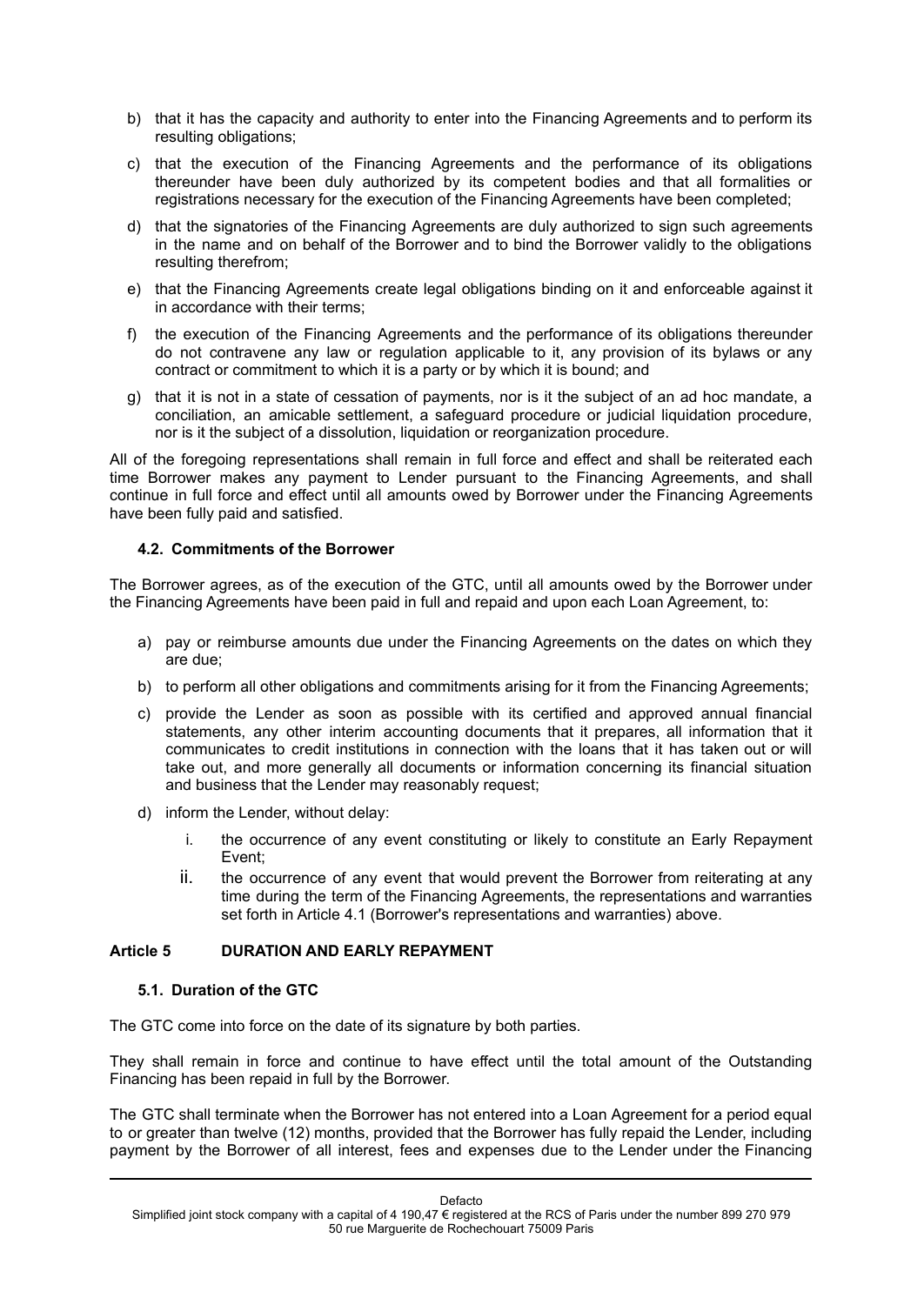### Agreements.

### **5.2. Early repayment**

The occurrence of any of the following events shall constitute an early repayment event of the Outstanding Financing and of any amount made available to the Borrower under the Financing Agreements:

- a) any amount of principal, interest, fees or incidentals due under the Financing Agreements, is not paid by the Borrower on its due date, and such failure to pay is not cured within fifteen (15) Business Days after such due date
- b) any of the representations and warranties made by Borrower under the GTC cease to be accurate or are misleading or are likely to become inaccurate;
- c) any information or material (including but not limited to invoices) provided by the Borrower under the Financing Agreements proves to be false, inaccurate or misleading;
- d) the Borrower fails to perform or comply with any commitment made by it under the Financing Agreements (other than the commitment to pay referred to in paragraph (a) above), which is not remedied within thirty (30) calendar days of written notice to it by the Lender;
- e) the Borrower is or is likely to be in a state of suspension of payments, to be the subject of an ad hoc mandate, a conciliation, an amicable settlement, a safeguard procedure or judicial liquidation procedure, or to be the subject of a dissolution, liquidation or reorganization procedure, or of a total or partial transfer of the business.

The Borrower shall promptly notify the Lender of the occurrence of any event constituting or likely to constitute an Early Repayment Event.

Unless the Borrower remedies the Event of Default within the time limit set forth above, the Lender may, by notice sent to the Borrower by registered letter with acknowledgement of receipt, and without prior notice, terminate the Financing Agreements by operation of law and declare the Outstanding Financing due immediately.

In the event that the Outstanding Financing is declared immediately due and payable, the Borrower shall be obliged to make early repayment, in full and immediately, of the Outstanding Financing, plus the amount of accrued interest and other expenses, commissions and incidentals due to the Lender until the date of actual repayment of the Outstanding Financing by the Borrower.

## **5.3. Termination of the GTC**

Unless a Loan Agreement has been entered into pursuant to the GTCs or a Loan Agreement has not expired, the Parties may, after written notice sent to the other Party and subject to a notice period of three (3) months, terminate the GTC.

Upon termination of the GTC, the Parties understand that no new Loan Agreement may be entered into.

## **Article 6 MANDATE TO ACCEPT THE LOAN AGREEMENT**

The Borrower authorizes the Partner, who accepts it, to sign, in the name and on behalf of the Borrower, all the Loan Agreements that will be entered into pursuant to the GTC.

The Borrower may, at any time, revoke the mandate given to the Partner without calling into question the Loan Agreements already signed. The Borrower undertakes to inform the Lender immediately and without delay.

The Parties agree that, in accordance with this Section and notwithstanding Article 10 of the Loan Agreements, the Partner may execute the Loan Agreements by API call to the following address https://api.getdefacto.com/loans.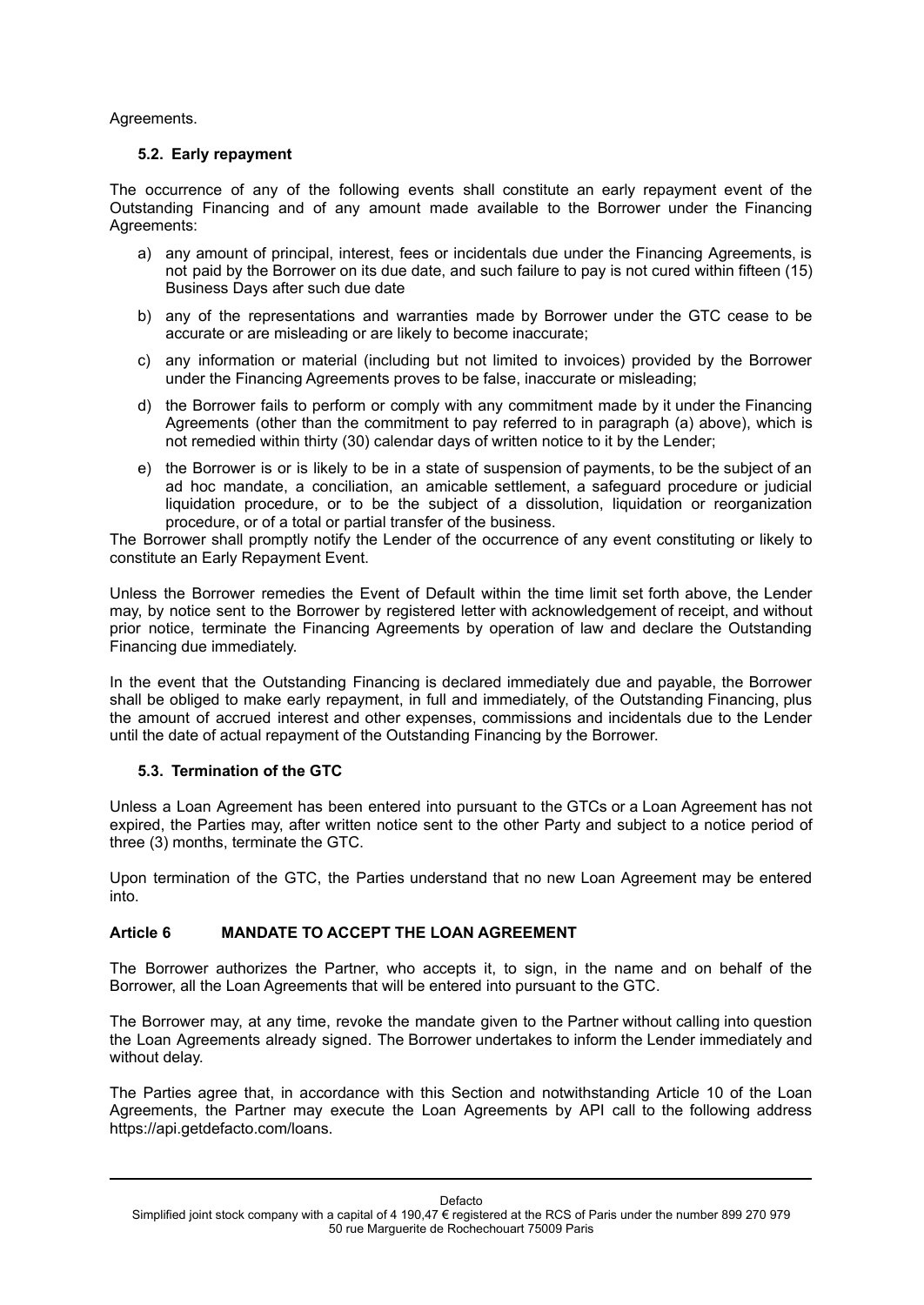This mandate is granted for the duration stipulated in the GTC and takes effect on the day the Parties sign the GTC.

## **Article 7 MANDATE FOR PAYMENTS**

For purposes of all payments due under the Financing Agreements, The Borrower gives the Lender an irrevocable mandate to this effect and undertakes to constitute sufficient funds in the said account so that withdrawals may be made in accordance with the terms of the Financing Agreements.

### **Article 8 NOTIFICATION**

Unless otherwise stipulated and subsequently notified to each of the Parties in the following terms, any notification to be made by one Party to another Party shall be made in accordance with the conditions set forth in the Loan Agreement.

### **Article 9 CONFIDENTIALITY**

The Parties agree to keep confidential all information provided during the execution of the Financing Agreements until such information becomes public knowledge.

The Parties also agree to keep all information in the Financing Agreements strictly confidential.

## **Article 10 PROTECTION OF PERSONAL DATA**

In accordance with the provisions of Regulation (EU) 2016/679 of April 27, 2016 on the protection of individuals with regard to the processing of personal data and on the free movement of such data (the "**RGPD**") and the legislative provisions applicable in France (in particular the "Informatique et Libertés" law of January 6, 1978, as amended), personal data concerning the Borrower as well as those of its employees, directors, agents, auditors, legal and/or tax advisors and more generally of any other person whatever their capacity acting on behalf of the Borrower (the "**Data Subjects"**) contained in any document transmitted to the Lender may be collected recorded, organized, structured, stored, adapted or modified, extracted, consulted, used, communicated by transmission, disseminated or made available, reconciled or interconnected, limited, erased or destroyed ("**processed**") by the Lender as data controller (the "Data **Processor**") as well as by any person acting on behalf of the Lender, including, without limitation, any third party to whom the Lender may decide to entrust the management and collection of the Outstanding Financing.

This information includes: name, date of birth, place of birth, address (including postal and/or e-mail address), nationality, telephone number, passport or national identity card number, citizenship, as well as any personal data the processing of which is necessary to comply with legal and regulatory requirements in terms of, among other things, "*know your customer"* and the fight against money laundering and the financing of terrorism (the "**Personal Data**")

The Personal Data transmitted by the Data Subjects are processed for the sole purpose of enabling the Data Controller, as well as any person acting on its behalf, including, without limitation, any third party to whom the Lender decides to entrust the management and collection of the Outstanding Financing, to enter into a contract with the Data Subjects in compliance with the laws and regulations in force and the contractual provisions of the Financing Agreements.

Personal Data will not be retained longer than necessary for the purposes of data processing and in any event for a maximum of five (5) years from the date on which the Borrower has paid the Lender the full amount due under the Financing Agreements.

Concerned Persons may:

- − request access to their Personal Data;
- ask for the rectification of their Personal Data when they are false or incomplete;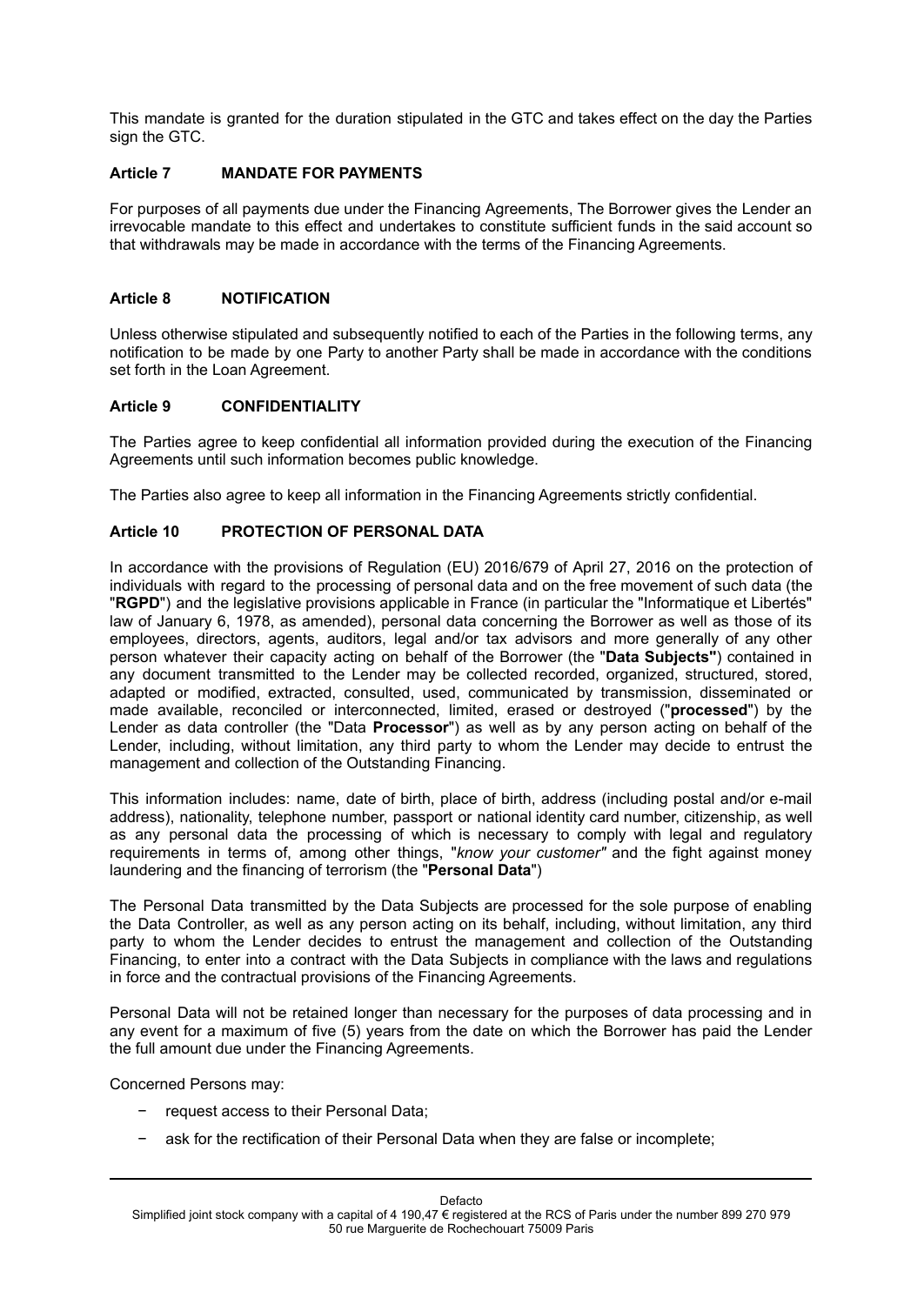- − to object to the processing of their Personal Data;
- − request the deletion of their Personal Data;
- request a limitation on the use of their Personal Data; and
- − request the portability of their Personal Data.

The Data Subjects may exercise all the rights listed above by contacting the Data Controller at the following address

Email : support@getdefacto.com Address: Defacto, 50 rue Marguerite de Rochechouart, 75009 Paris

Data Subjects are also informed of their right to file a complaint with the "Commission Nationale de l'Informatique et des Libertés (CNIL)" at the following address: 3, place de Fontenoy, 75007 Paris, France; or with any competent authority for the protection of personal data in the Data Subject's country of residence.

### **Article 11 TRANSMISSION OF FINANCING CONTRACTS**

Rights and/or obligations under the Financing Agreements:

- may not be assigned or transferred by the Borrower without the prior written consent of the Lender;
- may be freely assigned or transferred by the Lender, without the prior written consent of the Borrower, without in any way modifying the terms and conditions agreed between the Parties in the Financing Agreements.

# **Article 12 FORCE MAJEURE**

Neither the Borrower nor the Lender shall be liable for the non-performance of their contractual obligations under the Financing Agreements to the extent that such non-performance is the result of force majeure as defined by the Civil Code and the case law of the French "Cour de Cassation" and courts. In addition, force majeure shall only release the Party invoking it from its contractual obligations to the extent and for the time that it is prevented from performing them.

### **Article 13 AMENDMENT - EXERCISE OF RIGHTS - PARTIAL INVALIDITY - COMPLETENESS - UNFORESEEN CIRCUMSTANCES**

The GTC can only be modified by express written agreement of the Parties. Any modification shall be formalized in a written amendment, duly signed by the Parties. This amendment will then be considered as forming an integral part of the Financing Agreements.

The failure of a Party to exercise or partially exercise any right or remedy under the Financing Agreements shall not constitute a waiver by such Party of any right or remedy in the future. The failure of a Party to exercise or partially exercise any right or remedy shall not constitute a waiver by such Party of the right or remedy to exercise such right or remedy again or to exercise any other right or remedy.

If any provision of the Financing Agreements is found to be invalid or inapplicable, in whole or in part, the remaining provisions of the Financing Agreements shall continue to apply. In addition, the Parties agree, in good faith negotiations, to replace the unenforceable or invalid provisions with other provisions of comparable effect. The failure of either Party to replace invalid or unenforceable provisions shall not affect the validity of the remaining provisions or the valid portion of a partially invalid provision which shall be effective to the extent permitted by law.

The Financing Agreements alone express the entire agreement between the Parties with respect to their subject matter and supersede and cancel any prior agreements, correspondence or documents

Defacto

Simplified joint stock company with a capital of 4 190,47 € registered at the RCS of Paris under the number 899 270 979 50 rue Marguerite de Rochechouart 75009 Paris